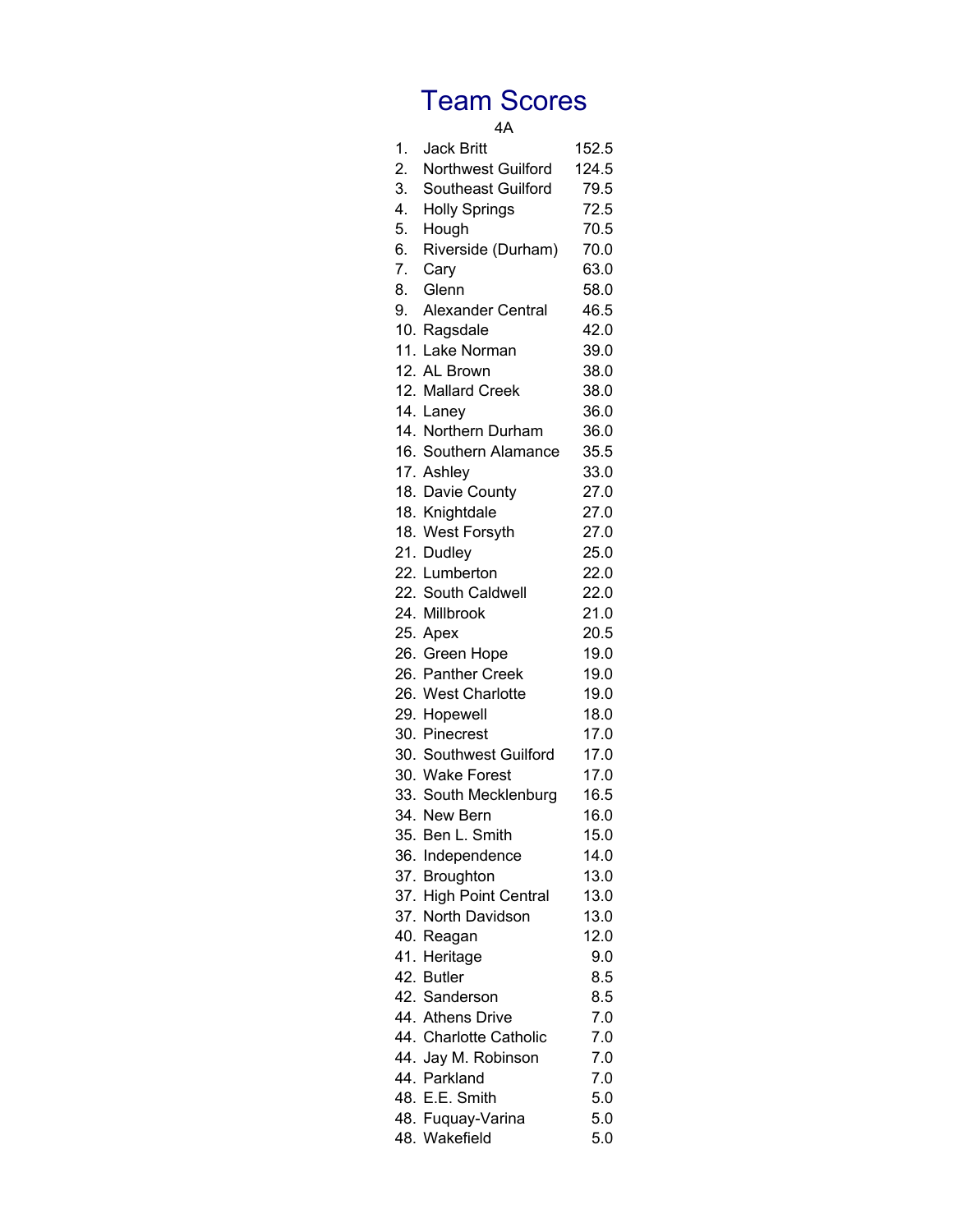| 51. McDowell          | 4.0    |
|-----------------------|--------|
| 51. Mooresville       | 4.0    |
| 51. Pine Forest       | 4.0    |
| 51. Southeast Raleigh | 4.0    |
| 55. Clayton           | 3.0    |
| 55. Leesville Road    | 3.0    |
| 55. Scotland County   | 3.0    |
| 55. TC Roberson       | 3.0    |
| 59. Cape Fear         | 2.0    |
| 59. Hoke County       | 2.0    |
| 59. Overhills         | 2.0    |
| 59. Page              | 2.0    |
| 59. Seventy-First     | 2.0    |
| 64. Ardrey Kell       | 1.0    |
| 64. Porter Ridge      | 1.0    |
| 64. RJ Reynolds       | 1.0    |
| 67. Berry Academy     | 0.0    |
| 67. DH Conley         | 0.0    |
| 67. Garner            | 0.0    |
| 67. JH Rose           | 0.0    |
| 67. Jordan            | 0.0    |
| 67. Middle Creek      | 0.0    |
| 67. Providence        | 0.0    |
| 67. Richmond Senior   | 0.0    |
| 67. South Central     | 0.0    |
| 67. South View        | 0.0    |
| 67. Watauga           | 0.0    |
| 67. West Johnston     | 0.0    |
| 79. East Wake         | $-1.0$ |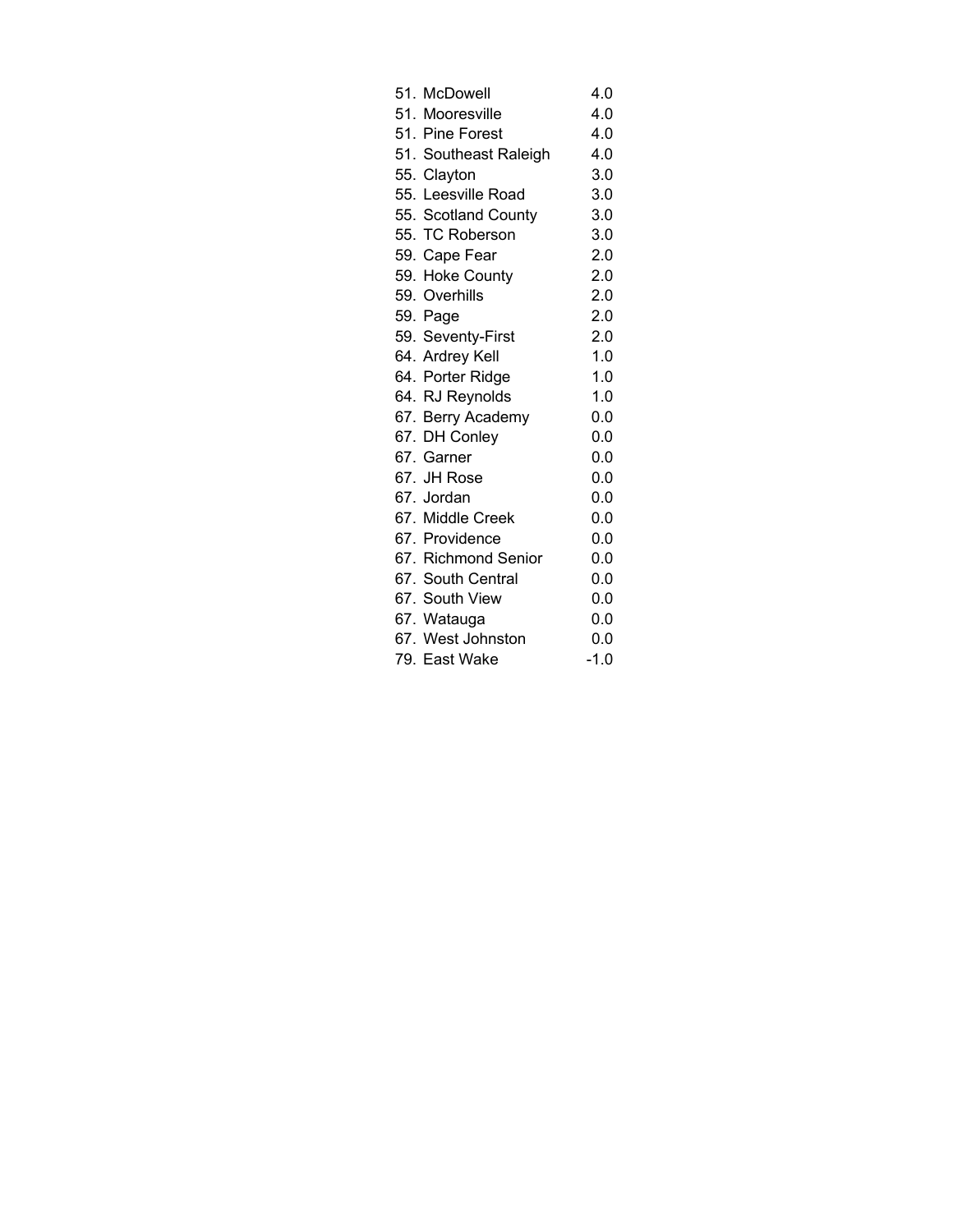#### 3A

| 1. | Morehead                  | 98.5 |
|----|---------------------------|------|
| 2. | Swansboro                 | 75.0 |
| 3. | Fred T. Foard             | 71.0 |
| 4. | <b>Union Pines</b>        | 63.0 |
| 5. | Enka                      | 62.0 |
|    | 6. Asheboro               | 61.5 |
|    | 7. Jesse Carson           | 52.0 |
| 8. | Weddington                | 46.0 |
| 9. | <b>Eastern Guilford</b>   | 45.0 |
|    | 10. Erwin                 | 44.0 |
|    | 11. Orange                | 42.5 |
|    | 12. Hickory Ridge         | 41.0 |
|    | 12. Piedmont              | 41.0 |
|    | 14. North Buncombe        | 40.0 |
|    | 15. Central Cabarrus      | 39.0 |
|    | 16. North Gaston          | 36.0 |
|    | 17. Southern Durham       | 35.0 |
|    | 18. Southwestern Randolph | 32.5 |
|    | 19. Northwood             | 32.0 |
|    | 20. Pisgah                | 31.0 |
|    | 21. South Iredell         | 28.5 |
|    | 22. North Henderson       | 28.0 |
|    | 23. Rocky Mount           | 27.0 |
|    | 23. West Brunswick        | 27.0 |
|    | 25. Jacksonville          | 26.5 |
|    | 26. East Gaston           | 26.0 |
|    | 26. South Rowan           | 26.0 |
|    | 28. Eastern Alamance      | 23.5 |
|    | 29. Cleveland             | 22.5 |
|    | 29. White Oak             | 22.5 |
|    | 31. Rockingham County     | 22.0 |
|    | 31. Southern Nash         | 22.0 |
|    | 31. Sun Valley            | 22.0 |
|    | 34. Corinth Holders       | 21.0 |
|    | 34. Terry Sanford         | 21.0 |
|    | 36. North Iredell         | 18.0 |
|    | 37. Hibriten              | 17.0 |
|    | 38. Tuscola               | 16.0 |
|    | 39. Topsail               | 15.0 |
|    | 39. West Iredell          | 15.0 |
|    | 41. Ashbrook              | 14.0 |
|    | 42. CB Aycock             | 11.0 |
|    | 42. Triton                | 11.0 |
|    | 44. Northwest Cabarrus    | 10.0 |
|    | 44. West Craven           | 10.0 |
|    | 46. Kings Mountain        | 9.0  |
|    | 47. Northeast Guilford    | 7.5  |
|    | 48. Burns                 | 7.0  |
|    | 48. Ledford               | 7.0  |
|    | 50. East Rowan            | 6.0  |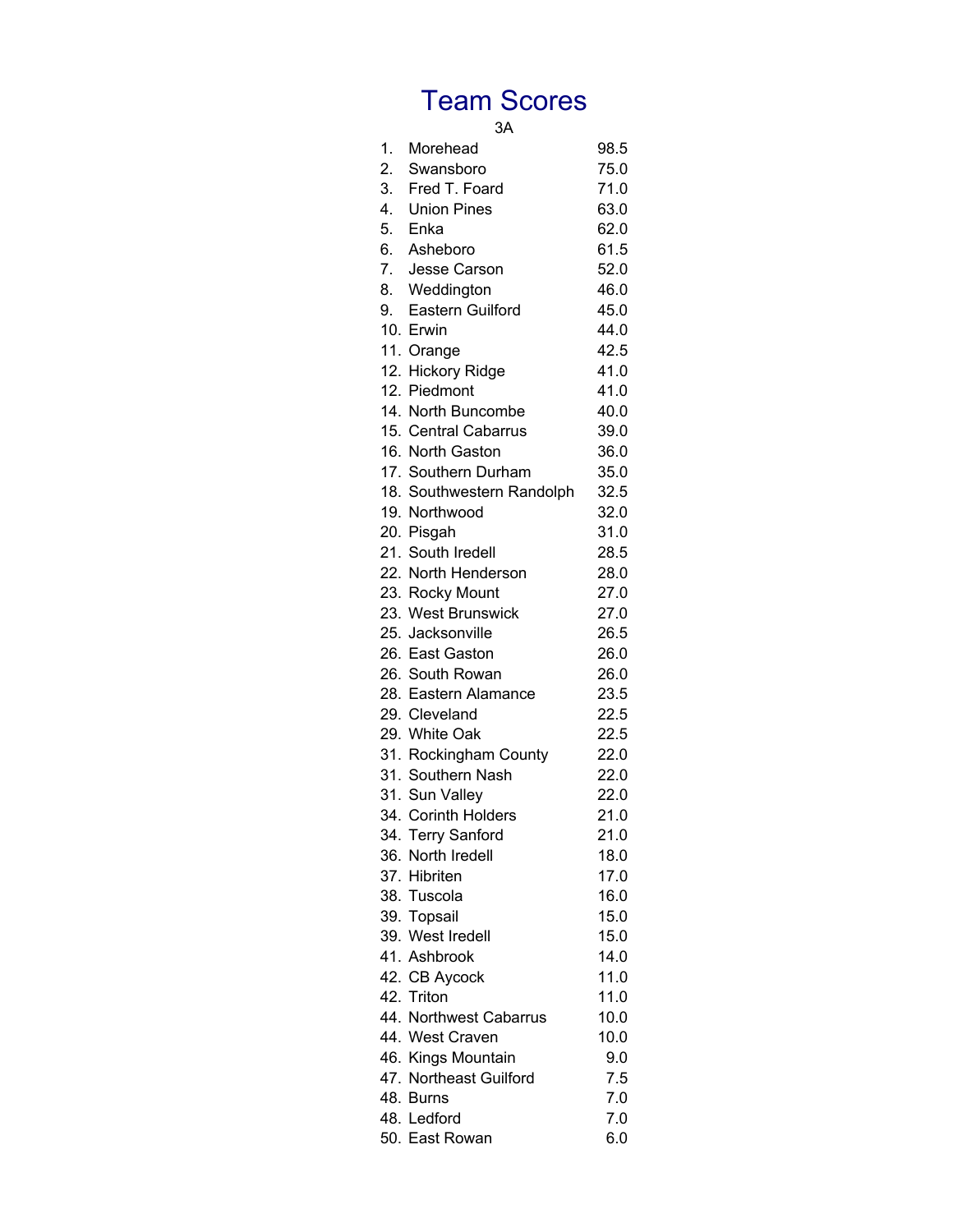| 50. Havelock          | 6.0 |
|-----------------------|-----|
| 50. Statesville       | 6.0 |
| 50. Western Harnett   | 6.0 |
| 54. Williams          | 5.0 |
| 55. Concord           | 4.0 |
| 55. East Henderson    | 4.0 |
| 55. North Lincoln     | 4.0 |
| 55. Patton            | 4.0 |
| 59. Southern Lee      | 3.5 |
| 60. AC Reynolds       | 3.0 |
| 60. Chapel Hill       | 3.0 |
| 60. Forestview        | 3.0 |
| 60. McMichael         | 3.0 |
| 60. West Rowan        | 3.0 |
| 65. Anson             | 2.0 |
| 65. Marvin Ridge      | 2.0 |
| 65. Northern Guilford | 2.0 |
| 65. St. Stephens      | 2.0 |
| 65. West Carteret     | 2.0 |
| 70. Eastern Wayne     | 0.0 |
| 70. Fike              | 0.0 |
| 70. Gray's Creek      | 0.0 |
| 70. Northern Nash     | 0.0 |
| 70. South Brunswick   | 0.0 |
| 70. South Point       | 0.0 |
| 70. Westover          | 0.0 |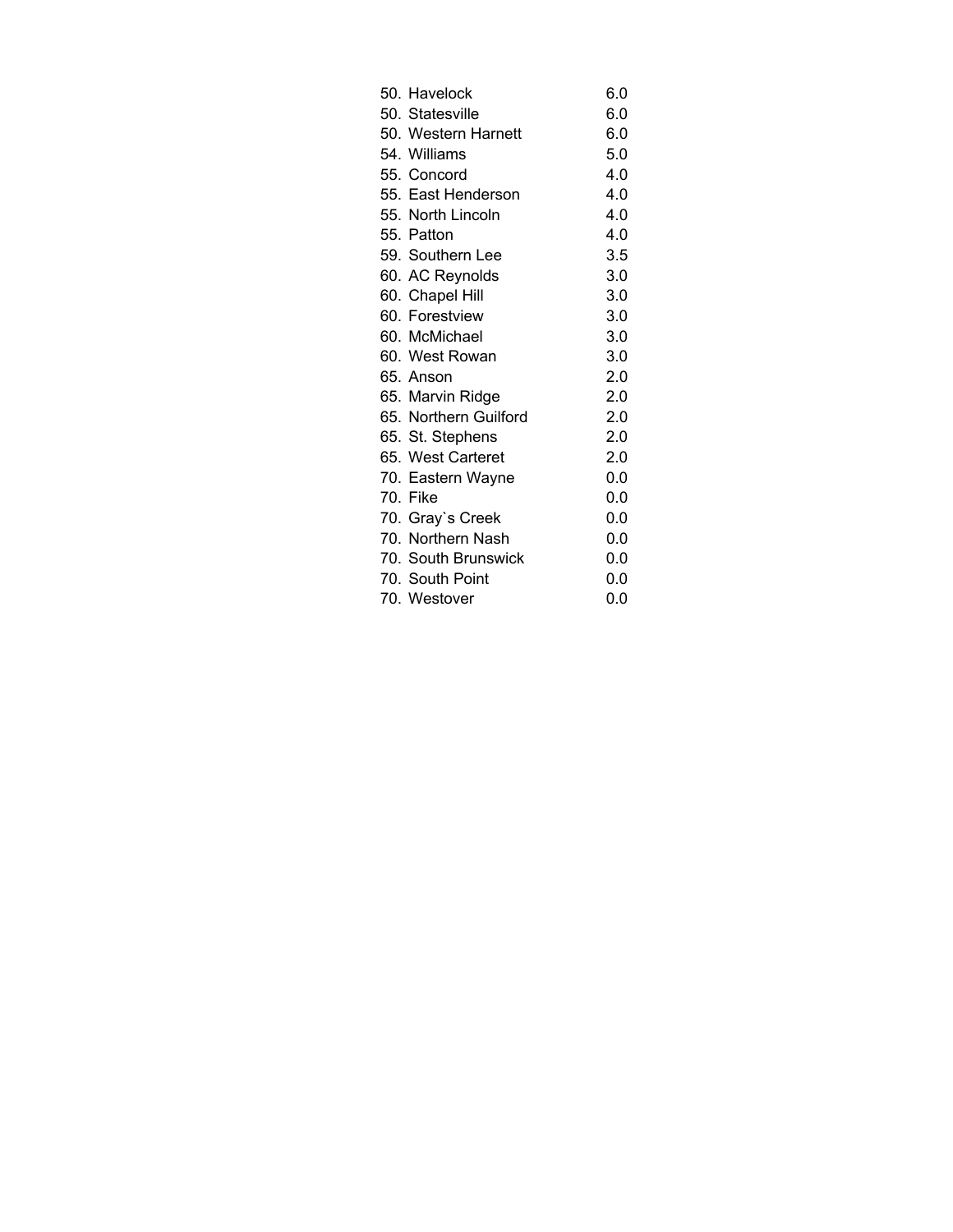2A

| 1. | <b>Hunter Huss</b>                  | 115.0 |
|----|-------------------------------------|-------|
| 2. | Newton-Conover                      | 95.5  |
|    | 3. West Lincoln                     | 61.0  |
|    | 4. Croatan                          | 57.0  |
|    | 5. West Wilkes                      | 53.5  |
|    | 6. Providence Grove                 | 51.0  |
|    | 6. RS Central                       | 51.0  |
|    | 8. East Burke                       | 49.5  |
|    | 9. Brevard                          | 49.0  |
|    | 10. South Granville                 | 48.5  |
|    | 10. West Caldwell                   | 48.5  |
|    | 12. Dixon                           | 44.0  |
|    | 13. North Pitt                      | 43.5  |
|    | 14. Chase                           | 41.0  |
|    | 15. North Brunswick                 | 39.5  |
|    | 16. Carrboro                        | 36.0  |
|    | 17. N.C. School Of Science And Math | 34.0  |
|    | 18. Northside (Jacksonville)        | 33.0  |
|    | 18. South Stokes                    | 33.0  |
|    | 20. Mt. Pleasant                    | 31.0  |
|    | 20. Salisbury                       | 31.0  |
|    | 22. North Surry                     | 30.5  |
|    | 23. Ashe County                     | 29.0  |
|    | 24. Southwest Onslow                | 27.0  |
|    | 25. Surry Central                   | 26.0  |
|    | 25. Thomasville                     | 26.0  |
|    | 27. TW Andrews                      | 25.0  |
|    | 28. Forbush                         | 24.0  |
|    | 29. Franklinton                     | 22.5  |
|    | 30. Lexington                       | 22.0  |
|    | 30. Wheatmore                       | 22.0  |
|    | 30. Wilkes Central                  | 22.0  |
|    | 33. Beddingfield                    | 21.0  |
|    | 33. Currituck                       | 21.0  |
|    | 33. First Flight                    | 21.0  |
|    | 36. Central Academy                 | 20.0  |
|    | 36. Northeastern                    | 20.0  |
|    | 38. Jimmy C. Draughn                | 19.0  |
|    | 38. Parkwood                        | 19.0  |
|    | 40. Monroe                          | 18.0  |
|    | 41. Southern Vance                  | 17.0  |
|    | 42. East Davidson                   |       |
|    | 42. West Davidson                   | 15.0  |
|    |                                     | 15.0  |
|    | 44. Bunker Hill                     | 14.0  |
|    | 45. Trinity                         | 12.5  |
|    | 46. Graham                          | 12.0  |
|    | 47. Maiden                          | 11.0  |
|    | 47. Smoky Mountain                  | 11.0  |
|    | 49. Shelby                          | 9.0   |
|    | 50. Bartlett Yancey                 | 8.0   |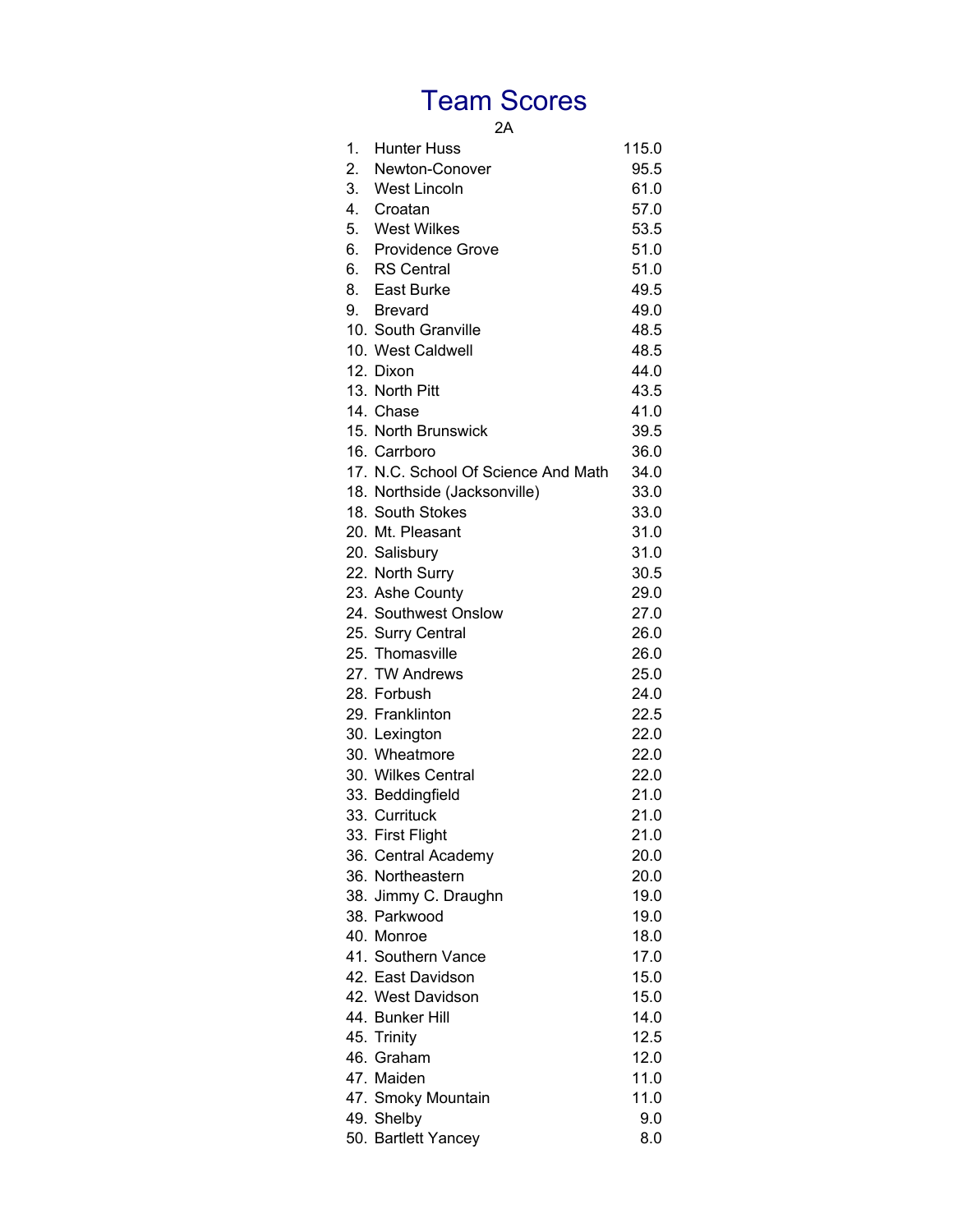| 50. Stuart Cramer     | 8.0 |
|-----------------------|-----|
| 52. Holmes            | 7.0 |
| 52. North Lenoir      | 7.0 |
| 52. Polk County       | 7.0 |
| 55. Farmville Central | 5.0 |
| 56. Ayden-Grifton     | 4.0 |
| 56. West Stanly       | 4.0 |
| 58. East Rutherford   | 3.0 |
| 58. Randleman         | 3.0 |
| 60. Greene Central    | 2.0 |
| 61. Washington        | 1.0 |
| 62. Bunn              | 0.0 |
| 62. East Lincoln      | 0.0 |
| 62. Eastern Randolph  | 0.0 |
| 62. Jordan-Matthews   | 0.0 |
| 62. Lincolnton        | 0.0 |
| 62. Reidsville        | 0.0 |
| 62. South Lenoir      | 0.0 |